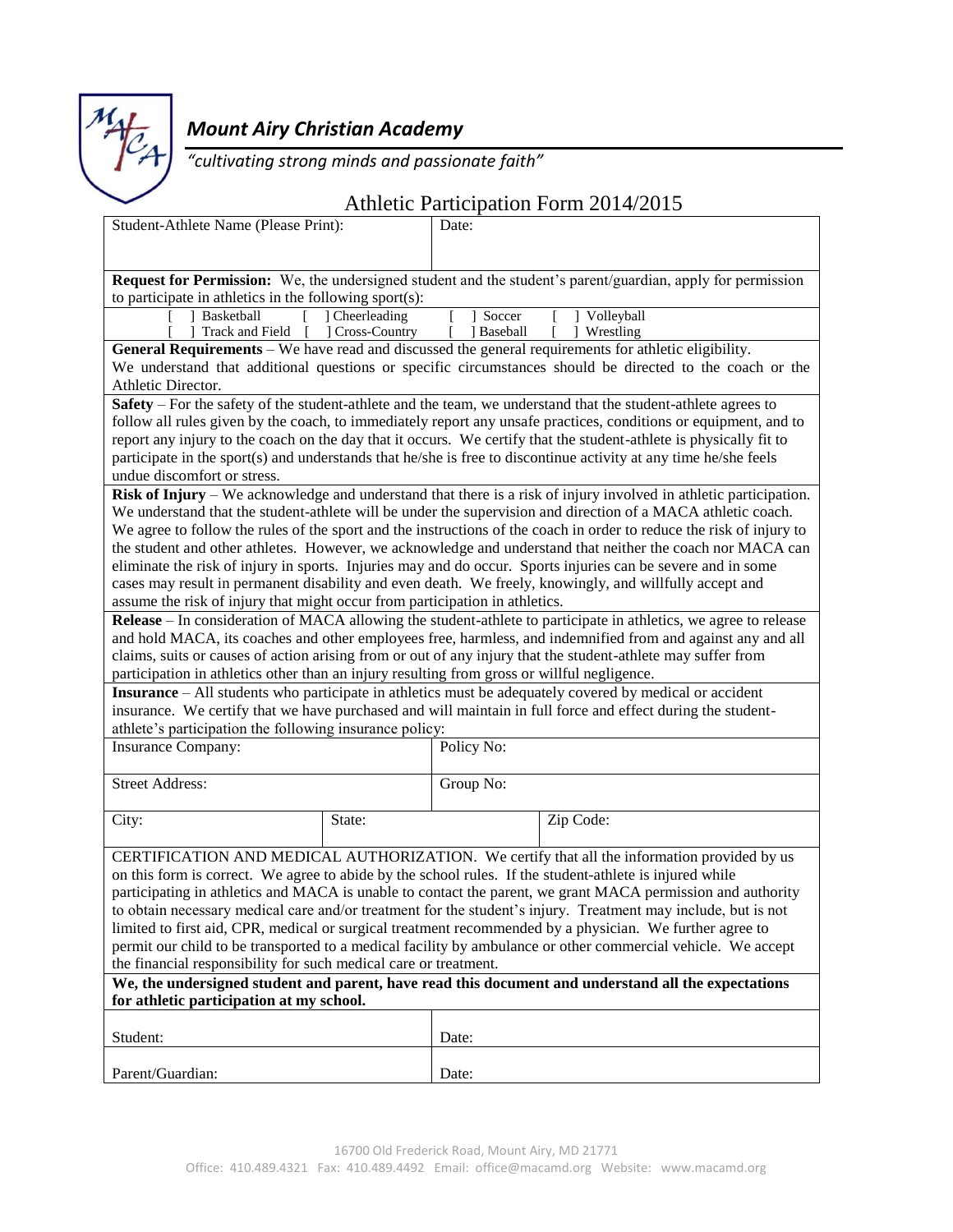## Athletic Medical History and Physician's Release

| $N = 1$ |  |
|---------|--|

Name: \_\_\_\_\_\_\_\_\_\_\_\_\_\_\_\_\_\_\_\_\_\_\_\_\_\_\_\_\_ Date of birth: \_\_\_\_\_\_\_\_\_\_\_\_\_\_\_\_\_\_\_\_\_\_\_\_

| <b>MEDICAL HISTORY</b>                                                                                                                                                                                                   | <b>Family Physician:</b>                                                                                                                                                                                                                                                                                                                                                           |                                                                                                                                                                                                                                                                                                                                                                                                                                                                                                                                                                                                                                                                                                                                          |                                            |                                                                                                                                                                                                                                                                                                |  |
|--------------------------------------------------------------------------------------------------------------------------------------------------------------------------------------------------------------------------|------------------------------------------------------------------------------------------------------------------------------------------------------------------------------------------------------------------------------------------------------------------------------------------------------------------------------------------------------------------------------------|------------------------------------------------------------------------------------------------------------------------------------------------------------------------------------------------------------------------------------------------------------------------------------------------------------------------------------------------------------------------------------------------------------------------------------------------------------------------------------------------------------------------------------------------------------------------------------------------------------------------------------------------------------------------------------------------------------------------------------------|--------------------------------------------|------------------------------------------------------------------------------------------------------------------------------------------------------------------------------------------------------------------------------------------------------------------------------------------------|--|
|                                                                                                                                                                                                                          |                                                                                                                                                                                                                                                                                                                                                                                    | To be completed by parents and student together. All "Yes" answers must be explained below.                                                                                                                                                                                                                                                                                                                                                                                                                                                                                                                                                                                                                                              |                                            |                                                                                                                                                                                                                                                                                                |  |
| 1.<br>2.<br>3.<br>4.<br>5.<br>6.<br>7.<br>8.<br>9.<br>12. List medications the student takes daily:<br>15. Are the athlete's immunizations up to date?<br>Date of last tetanus shot:<br>Please explain any 'YES' answer: | Has anyone in the athlete's family died suddenly before age 50?<br>Has the athlete have a history of concussion (been "knocked out")?<br>Has the athlete ever had a broken bone or injury to any muscle or joint?<br>Has the athlete had any operations/surgery?<br>13. List allergies (medicine, environmental, insects):<br>14. Does the athlete wear glasses or contact lenses? | Has the athlete ever stopped exercising because of dizziness or passed out during exercise?<br>Has the athlete ever been told that he/she has a heart murmur, heart problem, or high blood pressure?<br>Has the athlete experienced chest pains with exercise or felt any extra strong or irregular heartbeats?<br>Does the athlete have asthma (wheezing), hay fever, or coughing spells after exercise?<br>Has the athlete ever suffered a heat-related illness such as heat exhaustion or heat stroke?<br>10. Does the athlete have only one of any paired organ (if yes, circle: eye, ear, kidney, testicle, ovary)?<br>11. Does the athlete have any chronic medical conditions or see a doctor regularly for a particular problem? |                                            | 1.YES<br>N <sub>O</sub><br>2. YES<br>NO.<br>3. YES<br>NO.<br>4. YES<br>NO.<br>5. YES<br>N <sub>O</sub><br>6. YES<br>N <sub>O</sub><br>7.YES<br>N <sub>O</sub><br>8. YES<br>NO.<br>9. YES<br>N <sub>O</sub><br>10. YES NO<br>11. YES NO<br>12. YES NO<br>13. YES NO<br>14. YES NO<br>15. YES NO |  |
|                                                                                                                                                                                                                          |                                                                                                                                                                                                                                                                                                                                                                                    |                                                                                                                                                                                                                                                                                                                                                                                                                                                                                                                                                                                                                                                                                                                                          |                                            |                                                                                                                                                                                                                                                                                                |  |
| I certify that the medical history on this form is complete and accurate.<br>Date:                                                                                                                                       |                                                                                                                                                                                                                                                                                                                                                                                    |                                                                                                                                                                                                                                                                                                                                                                                                                                                                                                                                                                                                                                                                                                                                          |                                            |                                                                                                                                                                                                                                                                                                |  |
| Parent/Guardian Signature:                                                                                                                                                                                               |                                                                                                                                                                                                                                                                                                                                                                                    | Date:                                                                                                                                                                                                                                                                                                                                                                                                                                                                                                                                                                                                                                                                                                                                    |                                            |                                                                                                                                                                                                                                                                                                |  |
| Height:                                                                                                                                                                                                                  | <b>Blood Pressure:</b>                                                                                                                                                                                                                                                                                                                                                             | DOCTOR'S EXAMINATION<br>Vision Both:: 20/                                                                                                                                                                                                                                                                                                                                                                                                                                                                                                                                                                                                                                                                                                |                                            |                                                                                                                                                                                                                                                                                                |  |
| Weight:                                                                                                                                                                                                                  | Pulse:                                                                                                                                                                                                                                                                                                                                                                             | Urine Analysis:<br>Vision L: $20/$<br>Specific Gravity:                                                                                                                                                                                                                                                                                                                                                                                                                                                                                                                                                                                                                                                                                  |                                            |                                                                                                                                                                                                                                                                                                |  |
| Hearing:                                                                                                                                                                                                                 | Respirations:                                                                                                                                                                                                                                                                                                                                                                      | Vision R: 20/<br>Protein:                                                                                                                                                                                                                                                                                                                                                                                                                                                                                                                                                                                                                                                                                                                |                                            |                                                                                                                                                                                                                                                                                                |  |
| ORGAN/SYSTEM                                                                                                                                                                                                             | <b>NORMAL</b>                                                                                                                                                                                                                                                                                                                                                                      |                                                                                                                                                                                                                                                                                                                                                                                                                                                                                                                                                                                                                                                                                                                                          |                                            |                                                                                                                                                                                                                                                                                                |  |
| Eyes/Pupil                                                                                                                                                                                                               |                                                                                                                                                                                                                                                                                                                                                                                    |                                                                                                                                                                                                                                                                                                                                                                                                                                                                                                                                                                                                                                                                                                                                          | ABNORMAL (Explain)                         |                                                                                                                                                                                                                                                                                                |  |
| <b>ENT</b>                                                                                                                                                                                                               |                                                                                                                                                                                                                                                                                                                                                                                    |                                                                                                                                                                                                                                                                                                                                                                                                                                                                                                                                                                                                                                                                                                                                          |                                            |                                                                                                                                                                                                                                                                                                |  |
| Heart                                                                                                                                                                                                                    |                                                                                                                                                                                                                                                                                                                                                                                    |                                                                                                                                                                                                                                                                                                                                                                                                                                                                                                                                                                                                                                                                                                                                          |                                            |                                                                                                                                                                                                                                                                                                |  |
| Lungs                                                                                                                                                                                                                    |                                                                                                                                                                                                                                                                                                                                                                                    |                                                                                                                                                                                                                                                                                                                                                                                                                                                                                                                                                                                                                                                                                                                                          |                                            |                                                                                                                                                                                                                                                                                                |  |
|                                                                                                                                                                                                                          |                                                                                                                                                                                                                                                                                                                                                                                    |                                                                                                                                                                                                                                                                                                                                                                                                                                                                                                                                                                                                                                                                                                                                          |                                            |                                                                                                                                                                                                                                                                                                |  |
| Abdomen                                                                                                                                                                                                                  |                                                                                                                                                                                                                                                                                                                                                                                    |                                                                                                                                                                                                                                                                                                                                                                                                                                                                                                                                                                                                                                                                                                                                          |                                            |                                                                                                                                                                                                                                                                                                |  |
| Genitalia                                                                                                                                                                                                                |                                                                                                                                                                                                                                                                                                                                                                                    |                                                                                                                                                                                                                                                                                                                                                                                                                                                                                                                                                                                                                                                                                                                                          |                                            |                                                                                                                                                                                                                                                                                                |  |
| Musculoskeletal                                                                                                                                                                                                          |                                                                                                                                                                                                                                                                                                                                                                                    |                                                                                                                                                                                                                                                                                                                                                                                                                                                                                                                                                                                                                                                                                                                                          |                                            |                                                                                                                                                                                                                                                                                                |  |
| Neurological                                                                                                                                                                                                             |                                                                                                                                                                                                                                                                                                                                                                                    |                                                                                                                                                                                                                                                                                                                                                                                                                                                                                                                                                                                                                                                                                                                                          |                                            |                                                                                                                                                                                                                                                                                                |  |
| Skin                                                                                                                                                                                                                     |                                                                                                                                                                                                                                                                                                                                                                                    |                                                                                                                                                                                                                                                                                                                                                                                                                                                                                                                                                                                                                                                                                                                                          |                                            |                                                                                                                                                                                                                                                                                                |  |
| J Qualified<br>Physician's Signature:                                                                                                                                                                                    | ] Qualified with conditions<br>The conditions for qualification or the reason(s) for disqualification are stated below:                                                                                                                                                                                                                                                            | DOCTOR'S CERTIFICATION: I, the undersigned physician, certify that I have examined this student and find him/her medically:<br><b>Street Address:</b>                                                                                                                                                                                                                                                                                                                                                                                                                                                                                                                                                                                    | ] Unqualified to participate in athletics. |                                                                                                                                                                                                                                                                                                |  |
| Telephone:<br>Date:                                                                                                                                                                                                      |                                                                                                                                                                                                                                                                                                                                                                                    | (or office stamp)<br>City:                                                                                                                                                                                                                                                                                                                                                                                                                                                                                                                                                                                                                                                                                                               | State:                                     | Zip:                                                                                                                                                                                                                                                                                           |  |
|                                                                                                                                                                                                                          |                                                                                                                                                                                                                                                                                                                                                                                    |                                                                                                                                                                                                                                                                                                                                                                                                                                                                                                                                                                                                                                                                                                                                          |                                            |                                                                                                                                                                                                                                                                                                |  |
|                                                                                                                                                                                                                          |                                                                                                                                                                                                                                                                                                                                                                                    | The following are considered disqualifying conditions unless medical and parental releases are obtained: acute infections, growth<br>retardation, diabetes, jaundice, severe visual or auditory impairment, pulmonary insufficiency, heart disease or hypertension, enlarged<br>liver or spleen, hernia, musculoskeletal deformity with functional loss, history of convulsions, and absence of one of any paired organ.                                                                                                                                                                                                                                                                                                                 |                                            |                                                                                                                                                                                                                                                                                                |  |